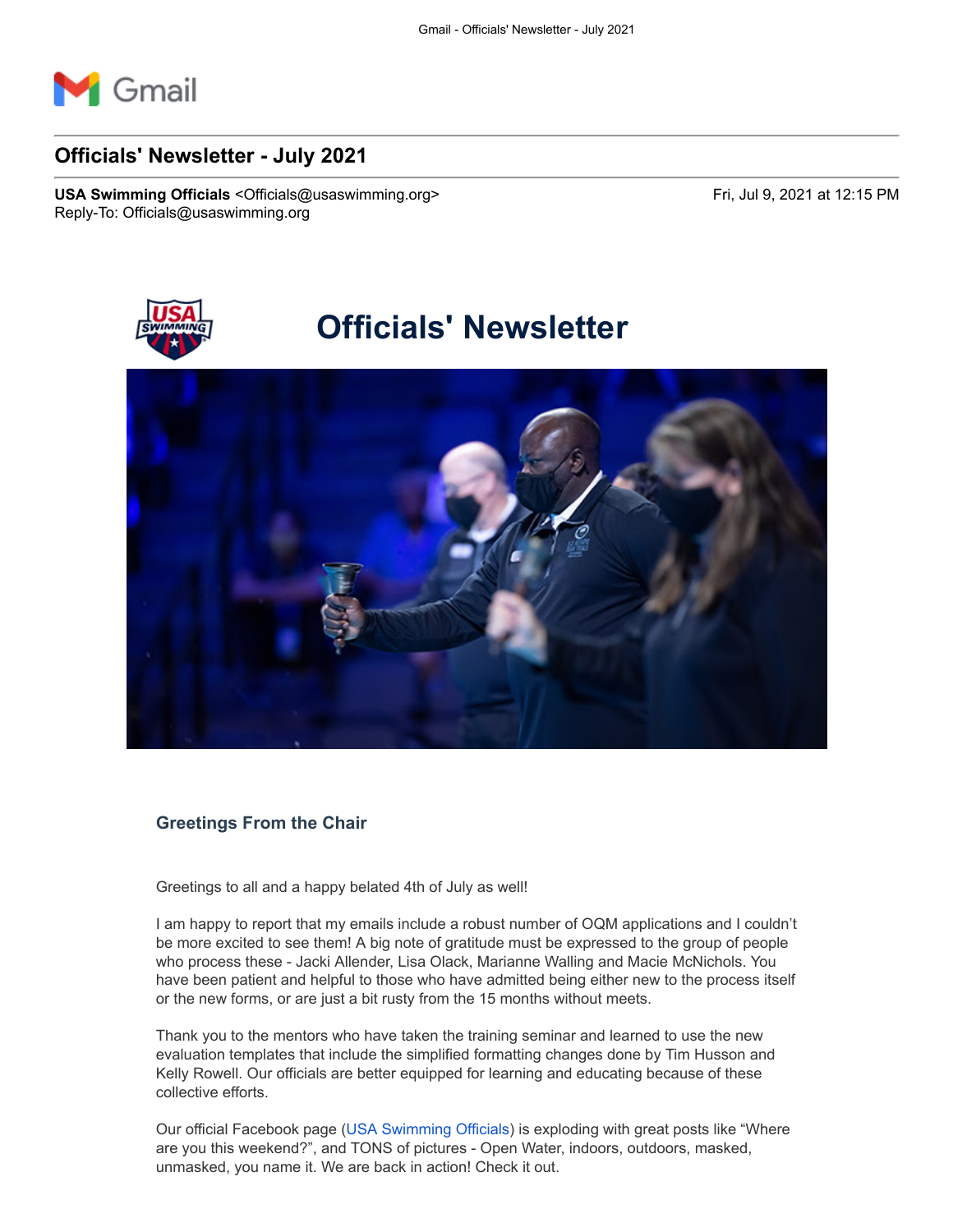Kathleen Scandary Chair, NOC Anne Lawley Chair Publication and Communication Sub-committee

### **Announcements**

- **Quarterly Officials Chair conference call** will be on Wednesday, July 7. Please expect communication from your Officials Chair regarding pertinent topics
- **National Meets:**
	- Speedo Summer Championships Greensboro and Irvine
		- **Assigned teams have been selected and notified**
		- **Deck has been notified**
		- **Applications are still open for Irvine**
	- Winter Meets: (applications will be posted early August)
		- US Open (12/01-12/04) Greensboro, N.C. | MR: Trish Martin
		- Juniors East (12/08-12/11) Greensboro, N.C. | MR: Peter LaGow
		- Juniors West (12/08-12/11) Austin, Texas | MR: Lisa Olack
	- Pro Swim Series: There will be no PSS meets in the fall. A full 2021-2022 meet schedule, including the TYR Pro Swim Series, will be announced following the 2021 Speedo Summer Championships Meets.
- **Zone Meets** see your Zone web page or contact your Zone Officials Chair for more details
	- Eastern Zone
		- Age Group Richmond, Va. | Aug 4-8
	- Central Zone
		- Age Group (AR, IL, MW, MN, MV, ND, OK, SD) Westmont, Ill. | Aug. 5-8
		- Age Group (IN, IA, LE, MI, OH, OZ, WI) Elkhart, Ind. | Aug. 5-8
		- Speedo Sectionals North (IA, IL, WI) Pleasant Prairie, Wisc. | July 8-11
		- Speedo Sectionals North (MN, ND, SD) Minneapolis, Minn. | July 7-10
		- Speedo Sectionals South (AK, MV, MW, OK, OZ) TBD | July 14-17
		- Speedo Sectionals East (IN, LE, MI, OH) Geneva, Ohio | July 15-18
	- Southern Zone -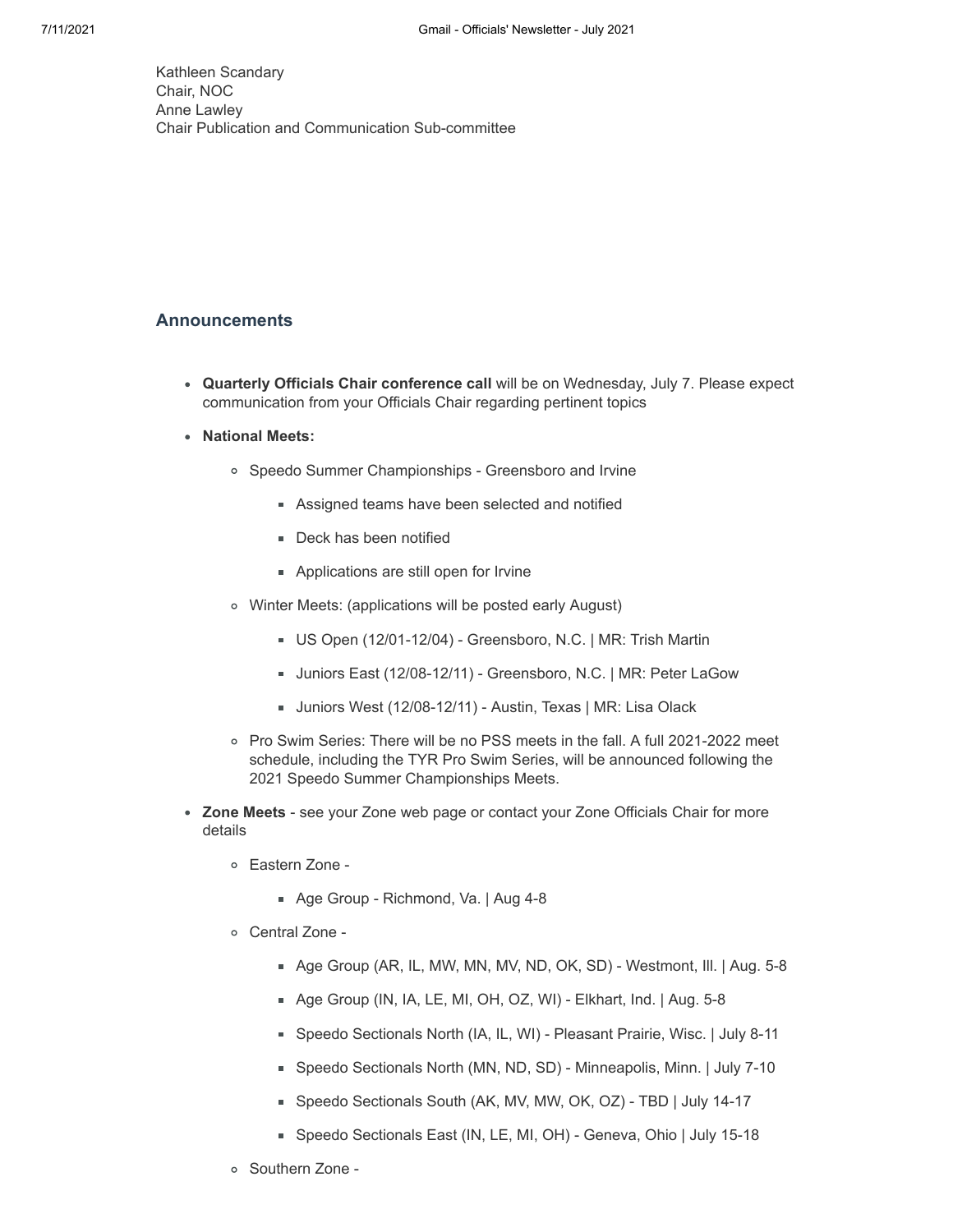- Age Group Tupelo, Miss. | July 27-31 | [Application to Officiate](http://pages.usaswimming.org/MjM2LUtDWi00OTUAAAF-KwaEDuYgVFVWZUE5nw8obX374wZ62YFAVcw_Is4T6pXca4hnM0yunnp0qGmhGJ5gnsXtPAI=)
- Senior Lewisville, Texas | July 27-31 | [Application to Officiate](http://pages.usaswimming.org/MjM2LUtDWi00OTUAAAF-KwaEDn57IH4PDmJ5-CZIrX3s5yS9F6-TyhE_H0YhbkQHgnMJ0pciiLk0IDtYVewDUJnNpa0=)
- ESSZ Eastern Speedo Sectional Greensboro, N.C. | July 15-18
- SSSZ Southern Speedo Sectional Plantation and Gainesville, Fla. | July 8-11
- WSSZ Western Speedo Sectional Austin, Texas | July 22-25
- Western Zone- Western Zone meets have an Officials Reimbursement program for Western Zone Officials
	- Sr Zones Clovis, California | July 27-31 | [Application to officiate](http://pages.usaswimming.org/MjM2LUtDWi00OTUAAAF-KwaEDiB2GhZkKjjYCYqJtCRM5zlkV_LX7iuYBDEDqgKUa-PsEzfWDToe4K4Qklepw2YosEY=)
	- AG Zones Lewisville, Texas | Aug. 4-7 | [Application to officiate](http://pages.usaswimming.org/MjM2LUtDWi00OTUAAAF-KwaEDubLz68VPdJbJXRuZDrZTOYMh5yjX62Y4LVRDJ2r8Ks6dzT5bl5crm2efC35b8P4Ego=)
	- Sectionals Austin Texas | July 15 18 | [Application to officiate](http://pages.usaswimming.org/MjM2LUtDWi00OTUAAAF-KwaEDqDnD9Mo_hEb15YjMSP8TvOUgvSaN-g-x6StBeIFL1vXcyOmGn91mQeDjX_blYajvko=)
	- Sectionals Fullerton Calif. | July 15 18 | [Application to officiate](http://pages.usaswimming.org/MjM2LUtDWi00OTUAAAF-KwaEDoVtmg2PUsp8iB7Y1Jw-nvhKOtap99S-xcu3T5MoVQCiQMjLJcxdNNraZPuNBu8XNqg=)
	- Sectionals Roseville Calif. | July 15 18 | [Application to officiate](http://pages.usaswimming.org/MjM2LUtDWi00OTUAAAF-KwaEDhqCozBb7L81Ko2ElER3BBECE0b00mRipnosJ5am9cJMXQT9-iACt6vm1dr4XSh4z4c=)

#### **USA Swimming Annual Business Meeting & Zone Workshops - Kelly Naze**

Following the United States Aquatic Sports' (USAS) decision to end its yearly Convention, USA Swimming will host its own annual-member meeting in Colorado Springs – Olympic City USA – at the organization's Carolyn Dirks headquarters beginning in September 2021. The condensed Annual Business Meeting in the fall will be complemented by new enhanced Zone Workshops every Spring.

This year, the Annual Business Meeting will take place from September 23-25, 2021. The standard two-and-a-half-day event, scheduled from Thursday to Saturday afternoon, will feature a keynote speaker or panel, Board of Directors' meetings, USA Swimming business meetings and the annual meeting of the House of Delegates.

To proactively create a safe and comfortable environment for our members, the 2021 event will feature a hybrid in-person and virtual format. To avoid a mass gathering in close quarters a limited number of individuals will be invited to Colorado Springs and will take part in the event from a variety of locations. Virtual attendees will have the opportunity to view or participate in every scheduled event. Letters of invitation for in-person attendees will be distributed by early summer.

Further information will be available at: [2021 Annual Meeting](http://pages.usaswimming.org/MjM2LUtDWi00OTUAAAF-KwaEDlJeK0Cm80CfMjv2t7-UTvoC4CZK9JwL1rM7ce9jaHzia4eTKaJEMe2A4wU8veXlpI8=).

The new enhanced Zone Workshops will begin in the Spring of 2022. The targeted schedule will see the Workshop hosts rotate through the four Zones over the course of the Quad cycle.

The three-to-four day Workshop will tentatively feature several exciting events, such as athlete leadership opportunities, Local Swimming Committees (LSC)/Committee-specific workshops, staff update sessions, Zone Meetings, legislative shaping/feedback opportunities and more.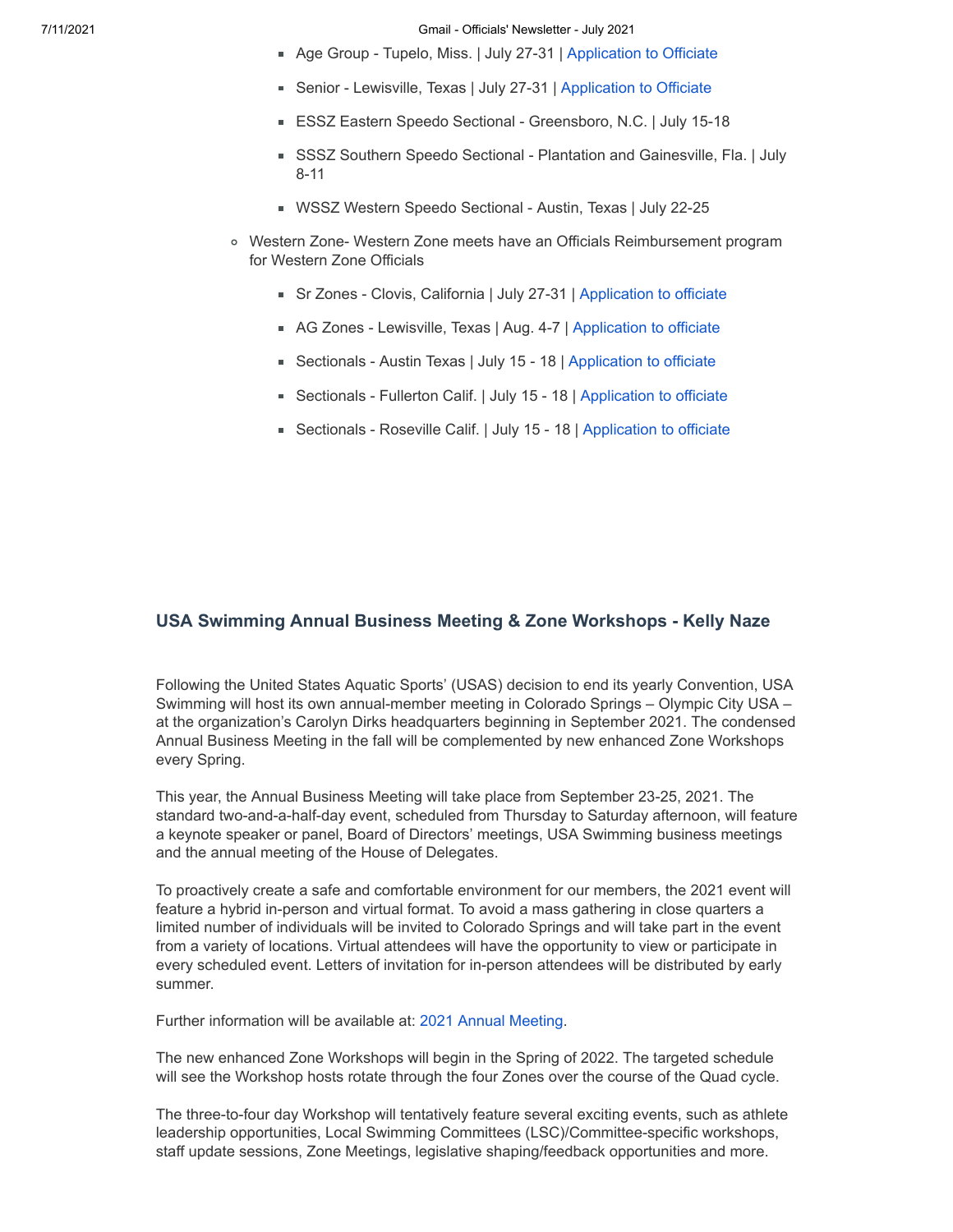## **Address to the Wave II Officials on the last night of Olympic Trials - Clark Hammond, 2021 Olympic Trials Meet Referee**

#### *How you were selected.*

The 80 officials of both the assigned and the technical deck crew from Wave I and II were chosen from a list of 256 officials who, in 2019, met the criteria to be considered. You earned your spot through your commitment to all levels of officiating from the LSC to the national meets, and recommendations from various sources.

#### *Be humble.*

You have achieved an honor only a few in our ranks enjoy. You should be proud of your accomplishments, but use what you have achieved and give back to the LSC. Do not be like some who think they should be given special privileges or positions as a result of being an official at Trials. Do not laud it over anyone.

#### *Be thankful.*

Go back and thank those who have been in your corner during the years and equipped you to be a deck official at Trials.

#### *Be a mentor.*

Your years of knowledge and experience enables you to provide insight as to the art of officiating as well as guidance for those who may wish to work at national meets or Trials. Be ready to share your experience and knowledge in an appropriate and helpful way.

#### *Be an encouragement.*

Encourage new officials to a national deck to reach as high as they desire to go as an official.

#### *Find your replacement.*

There are only so many positions on the deck at all levels of our sport. In order for others to move up, those above must either move up or out of the way. It is also true that in order for you to move up, you need to find someone to fill the role that you leave open.

# **Congratulations to These Officials Who Served at Their First National Meet Recently**

*Note - We apologize for any omissions or errors.*

**TYR Pro Swim Series - May 2021 (Indianapolis)** Aleksey Abramovich - Illinois Swimming Mike Artim - Indiana Swimming